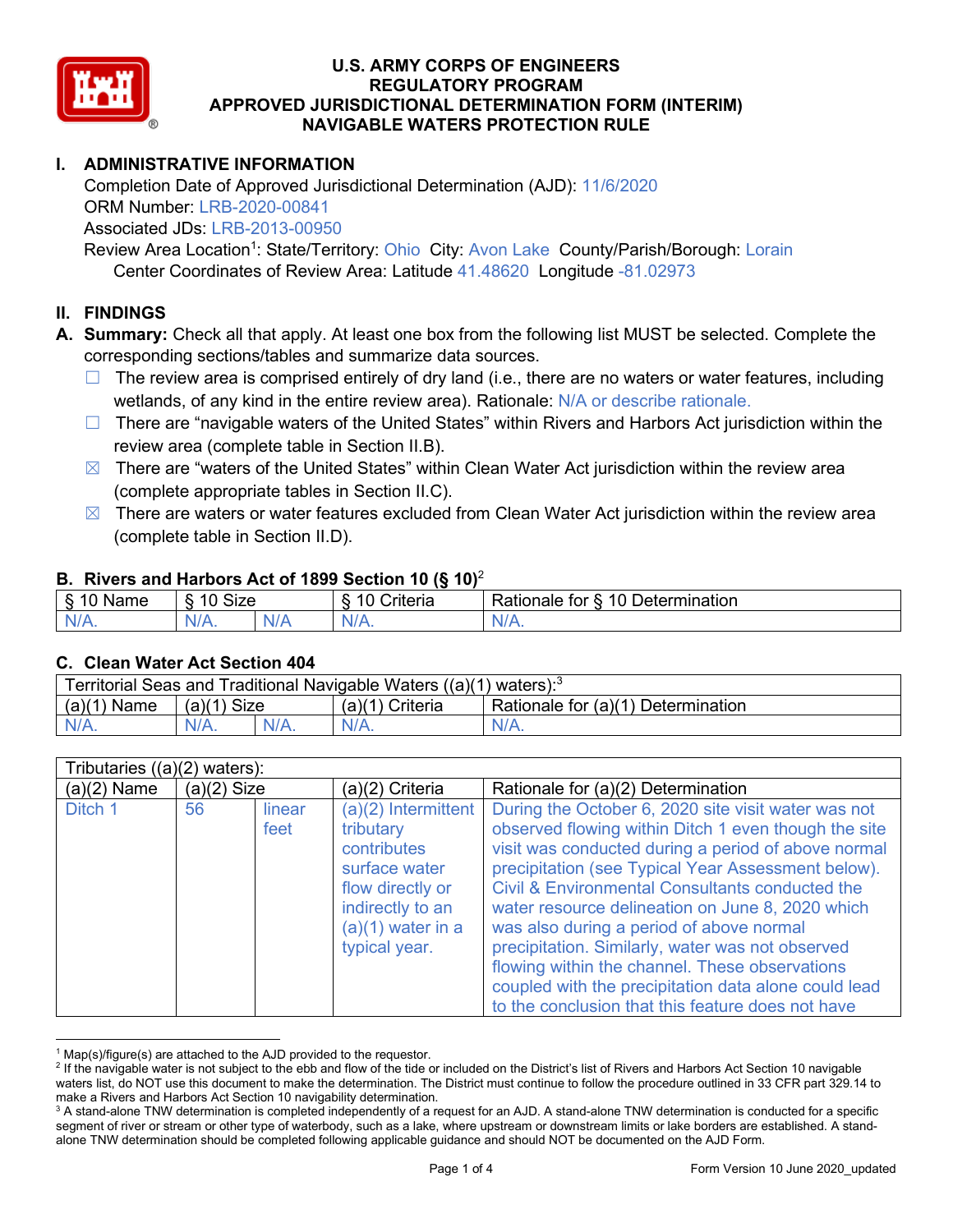

| Tributaries $((a)(2)$ waters): |               |  |                 |                                                           |  |  |
|--------------------------------|---------------|--|-----------------|-----------------------------------------------------------|--|--|
| $(a)(2)$ Name                  | $(a)(2)$ Size |  | (a)(2) Criteria | Rationale for (a)(2) Determination                        |  |  |
|                                |               |  |                 | intermittent flow. However, this is not dispositive and   |  |  |
|                                |               |  |                 | upon further analysis it has been determined that         |  |  |
|                                |               |  |                 | Ditch 1 is an intermittent $a(2)$ tributary. The two site |  |  |
|                                |               |  |                 | visit were conducted approximately 4 months apart         |  |  |
|                                |               |  |                 | during the growing season, when evapotranspiration        |  |  |
|                                |               |  |                 | and water uptake from vegetation is at its highest        |  |  |
|                                |               |  |                 | throughout the year. To fully determine Ditch 1's flow    |  |  |
|                                |               |  |                 | regime the site should be visited periodically            |  |  |
|                                |               |  |                 | throughout the year, to include late fall through late    |  |  |
|                                |               |  |                 | spring. Unfortunately, time constraints prevent           |  |  |
|                                |               |  |                 | additional site visits. Thus, the Corps is required to    |  |  |
|                                |               |  |                 | use the best available data to make a jurisdictional      |  |  |
|                                |               |  |                 | determination. In this case, the Corps has utilized       |  |  |
|                                |               |  |                 | ConnectExplorer aerial imagery to determine Ditch         |  |  |
|                                |               |  |                 | 1's flow during the times of year absent field visits.    |  |  |
|                                |               |  |                 | Based on an evaluation of aerial imagery dated            |  |  |
|                                |               |  |                 | 11/25/2013; 4/7/2018; 12/1/2017; and 11/17/2019           |  |  |
|                                |               |  |                 | Ditch 1 had water within the channel. This indicates      |  |  |
|                                |               |  |                 | that from a period of late fall through spring over the   |  |  |
|                                |               |  |                 | course of multiple seasons water is present. This         |  |  |
|                                |               |  |                 | leads to the conclusion that Ditch 1 does flow            |  |  |
|                                |               |  |                 | seasonally and can be classified as intermittent.         |  |  |
|                                |               |  |                 | Now, the question is whether the Ditch is manmade         |  |  |
|                                |               |  |                 | or a man-manipulated natural stream channel.              |  |  |
|                                |               |  |                 | Based on the following it has been determined to be       |  |  |
|                                |               |  |                 | a man-manipulated stream. First, Ditch 1 is identified    |  |  |
|                                |               |  |                 | as intermittent on the historic Soil Survey map for       |  |  |
|                                |               |  |                 | Lorain County. This indicates this feature has been       |  |  |
|                                |               |  |                 | present for a prolonged period of time. Secondly, the     |  |  |
|                                |               |  |                 | jurisdictional determination on the immediate             |  |  |
|                                |               |  |                 | eastern adjacent parcel identified Ditch 1 as an          |  |  |
|                                |               |  |                 | intermittent stream. Thirdly, it is located within a      |  |  |
|                                |               |  |                 | hydric soil series which indicates that the area has      |  |  |
|                                |               |  |                 | been historically wet providing further evidence of       |  |  |
|                                |               |  |                 | natural flow. Finally, the width of the feature provides  |  |  |
|                                |               |  |                 | additional evidence that Ditch 1 was not manmade          |  |  |
|                                |               |  |                 | but rather man-manipulated. Therefore, based on           |  |  |
|                                |               |  |                 | the discussion above, it has been determined that         |  |  |
|                                |               |  |                 | Ditch 1 is an intermittent a(2) tributary.                |  |  |

| Lakes and ponds, and impoundments of jurisdictional waters $((a)(3)$ waters): |               |         |                   |                                    |  |  |
|-------------------------------------------------------------------------------|---------------|---------|-------------------|------------------------------------|--|--|
| $(a)(3)$ Name                                                                 | $(a)(3)$ Size |         | $(a)(3)$ Criteria | Rationale for (a)(3) Determination |  |  |
| $N/A$ .                                                                       | $N/A$ .       | $N/A$ . | $N/A$ .           | $N/A$ .                            |  |  |

| Adjacent wetlands $((a)(4)$ waters): |               |         |                   |                                    |  |  |
|--------------------------------------|---------------|---------|-------------------|------------------------------------|--|--|
| $(a)(4)$ Name                        | $(a)(4)$ Size |         | $(a)(4)$ Criteria | Rationale for (a)(4) Determination |  |  |
| $N/A$ .                              | $N/A$ .       | $N/A$ . | $N/A$ .           | $N/A$ .                            |  |  |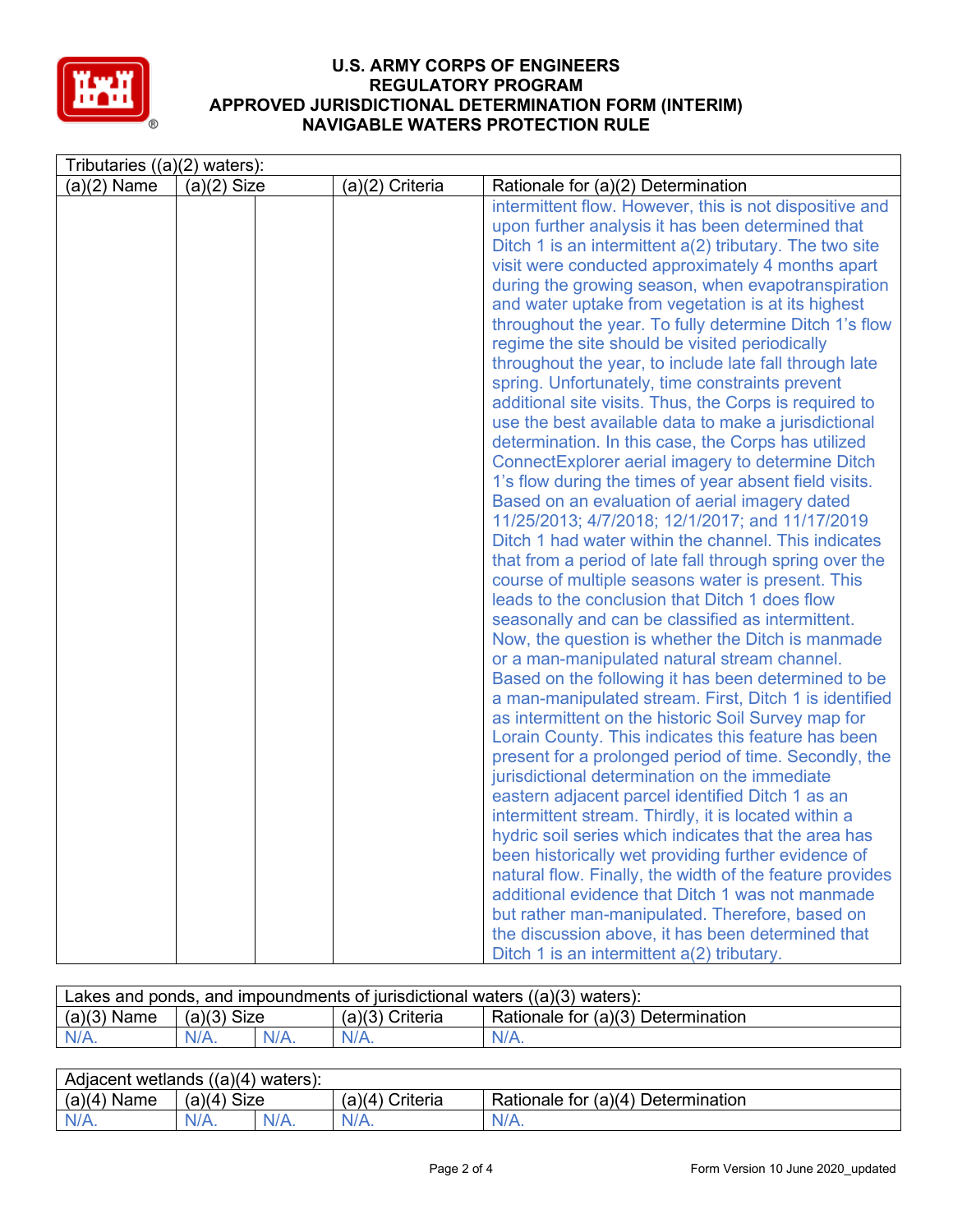

## **D. Excluded Waters or Features**

| Excluded waters $((b)(1) - (b)(12))$ : <sup>4</sup> |                       |                  |                                                                                                                                                                                                       |                                                                                                                                                                                                                                                                                                                                                                                                                                                                                                                                                                                                                                      |  |  |
|-----------------------------------------------------|-----------------------|------------------|-------------------------------------------------------------------------------------------------------------------------------------------------------------------------------------------------------|--------------------------------------------------------------------------------------------------------------------------------------------------------------------------------------------------------------------------------------------------------------------------------------------------------------------------------------------------------------------------------------------------------------------------------------------------------------------------------------------------------------------------------------------------------------------------------------------------------------------------------------|--|--|
| <b>Exclusion Name</b>                               | <b>Exclusion Size</b> |                  | Exclusion <sup>5</sup>                                                                                                                                                                                | <b>Rationale for Exclusion Determination</b>                                                                                                                                                                                                                                                                                                                                                                                                                                                                                                                                                                                         |  |  |
| <b>Stormwater</b><br>Basin 1                        | 0.19                  | $\text{acre}(s)$ | (b)(10)<br><b>Stormwater</b><br>control feature<br>constructed or<br>excavated in<br>upland or in a<br>non-jurisdictional<br>water to convey,<br>treat, infiltrate, or<br>store stormwater<br>runoff. | This stormwater feature was constructed in<br>uplands for the express purpose of treating and<br>conveying stormwater from an adjacent building<br>to the south. During the October 6, 2020 site visit<br>no stream channels were observed connecting<br>to / through Stormwater basin 1. Furthermore,<br>the Avon, OH USGS 7.5 min Quad and historic<br>Soil Survey of Lorain County do not show a<br>stream channel at this location. Also, historic<br>aerial imagery does not identify this resource<br>until the adjacent building to the south was<br>constructed. Therefore, this feature is a b(10)<br>stormwater exclusion. |  |  |

## **III. SUPPORTING INFORMATION**

**A. Select/enter all resources** that were used to aid in this determination and attach data/maps to this document and/or references/citations in the administrative record, as appropriate.

 $\boxtimes$  Information submitted by, or on behalf of, the applicant/consultant: Preliminary Jurisdictional Waters Determination Report, Avon Lake Property, Avon Lake, Lorain County, Ohio, prepared for Redwood Acquisitions, LLC, prepared by Civil & Environmental Consultants, Inc, June 26, 2020

This information is sufficient for purposes of this AJD. Rationale: N/A

- □ Data sheets prepared by the Corps: Title(s) and/or date(s).
- ☒ Photographs: Aerial: Connect Explorer (11/25/2013; 4/7/2018; 12/1/2017; and 11/17/2019)
- $\boxtimes$  Corps site visit(s) conducted on: October 6, 2020
- ☐ Previous Jurisdictional Determinations (AJDs or PJDs): ORM Number(s) and date(s).
- ☒ Antecedent Precipitation Tool: *provide detailed discussion in Section III.B*.
- ☒ USDA NRCS Soil Survey: Lorain County
- $\Box$  USFWS NWI maps: Title(s) and/or date(s).
- $\boxtimes$  USGS topographic maps: Avon, OH, 7.5 min

#### **Other data sources used to aid in this determination:**

| Data Source (select)              | Name and/or date and other relevant information |
|-----------------------------------|-------------------------------------------------|
| <b>USGS Sources</b>               | $N/A$ .                                         |
| <b>USDA Sources</b>               | N/A                                             |
| <b>NOAA Sources</b>               | N/A                                             |
| <b>USACE Sources</b>              | $N/A$ .                                         |
| <b>State/Local/Tribal Sources</b> | N/A                                             |

<sup>4</sup> Some excluded waters, such as (b)(2) and (b)(4), may not be specifically identified on the AJD form unless a requestor specifically asks a Corps district to do so. Corps districts may, in case-by-case instances, choose to identify some or all of these waters within the review area.

 $5$  Because of the broad nature of the (b)(1) exclusion and in an effort to collect data on specific types of waters that would be covered by the (b)(1) exclusion, four sub-categories of (b)(1) exclusions were administratively created for the purposes of the AJD Form. These four sub-categories are not new exclusions, but are simply administrative distinctions and remain (b)(1) exclusions as defined by the NWPR.